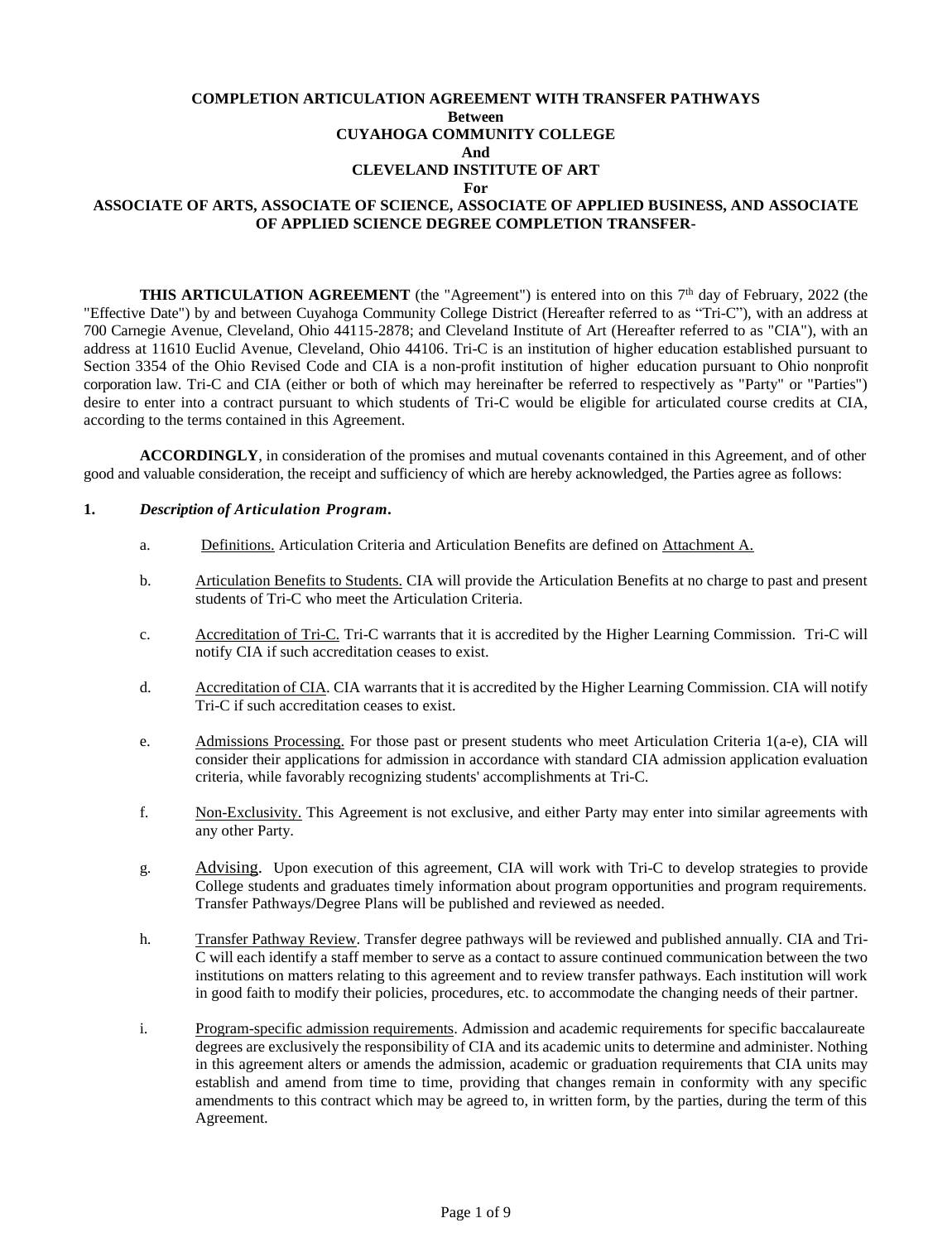### **2.** *Term and Termination.*

a. Term. This Agreement will run from the Effective Date and shall automatically expire on the last day of the 2027 Spring term of Tri-C.

### b. Termination.

 i. Either party may terminate this Agreement in the event of a material breach by the other party, effective upon the later date to occur of (i) the end of the next admissions application and review period of CIA, or (ii) the date that is 90 days after the notice that includes a description of the breach; *provided* in either case that the breaching party shall be allowed until said effective date to cure said breach, and if the breach is so cured the termination notice will be of no effect.

 ii. Either party may terminate this Agreement at any time for any or no reason, effective one year after providing written notice of its intent to terminate to the other party.

c. Post-Termination. Upon expiration or termination of this Agreement for any reason, College students previously accepted by or admitted to CIA shall continue to receive the benefits contemplated by this Agreement and the CIA catalog rights from the term in which they are admitted to CIA as set forth in Attachment A which is attached hereto and made a part of this Agreement.

### **3.** *Miscellaneous*

- a. Severability. If any Section or provision of this Agreement be held illegal, unenforceable or in conflict with any law by a court of competent jurisdiction, such Section or provision of this Agreement shall be deemed severed from this Agreement and the validity of the remainder of this Agreement shall not be affected thereby.
- b. Governing Law. This Agreement shall be governed by and construed in accordance with the laws of Ohio applicable to contracts made and to be enforced wholly within Ohio.
- c. Jurisdiction; Venue. The Parties to this Agreement each specifically consent to jurisdiction in Ohio in connection with any dispute between the Parties arising out of this Agreement or pertaining to the subject matter hereof. Venue for any dispute between the Parties arising out of this Agreement or pertaining to the subject matter hereof will be in the U.S. District Court for the Northern District of Ohio or in the state courts of Ohio sitting in Cuyahoga County.
- d. Survival. Section 2(c) and this Section 3 will survive termination or expiration of this Agreement.
- e. Notices. All notices or other written communications relating to termination, expiration, or any other legal matter relating to this Agreement will be effective when received in accordance with this Section 3(e) and must be given in writing by courier or reputable overnight delivery service, by certified mail, return receipt requested, or if it is delivered by email, when the recipient, by an email sent to the email address for the sender stated in this section 3(e) or by a notice delivered by another method in accordance with this section 3(e), acknowledges having received that email, with an automatic "read receipt" not constituting acknowledgment of an email for purposes of this section 3(e) to either Party at the following address (or to such other address as such Party may substitute, by providing a written notice in the manner specified in this Section):

For Cuyahoga Community College District: Lindsay S. English, Ph. D. Assistant Provost /Vice President, Learning & Engagement 700 Carnegie Avenue Cleveland, OH 44115

With a copy to: Office of General Counsel and Legal Services Cuyahoga Community College 700 Carnegie Avenue Cleveland, OH 44115

Cleveland Institute of Art: Kathryn Heidemann Vice President for Academic Affairs Cleveland Institute of Art 11610 Euclid Avenue Cleveland, Ohio 44106

With a copy to: Vice President for Business Affairs Cleveland Institute of Art 11610 Euclid Avenue Cleveland, OH 44106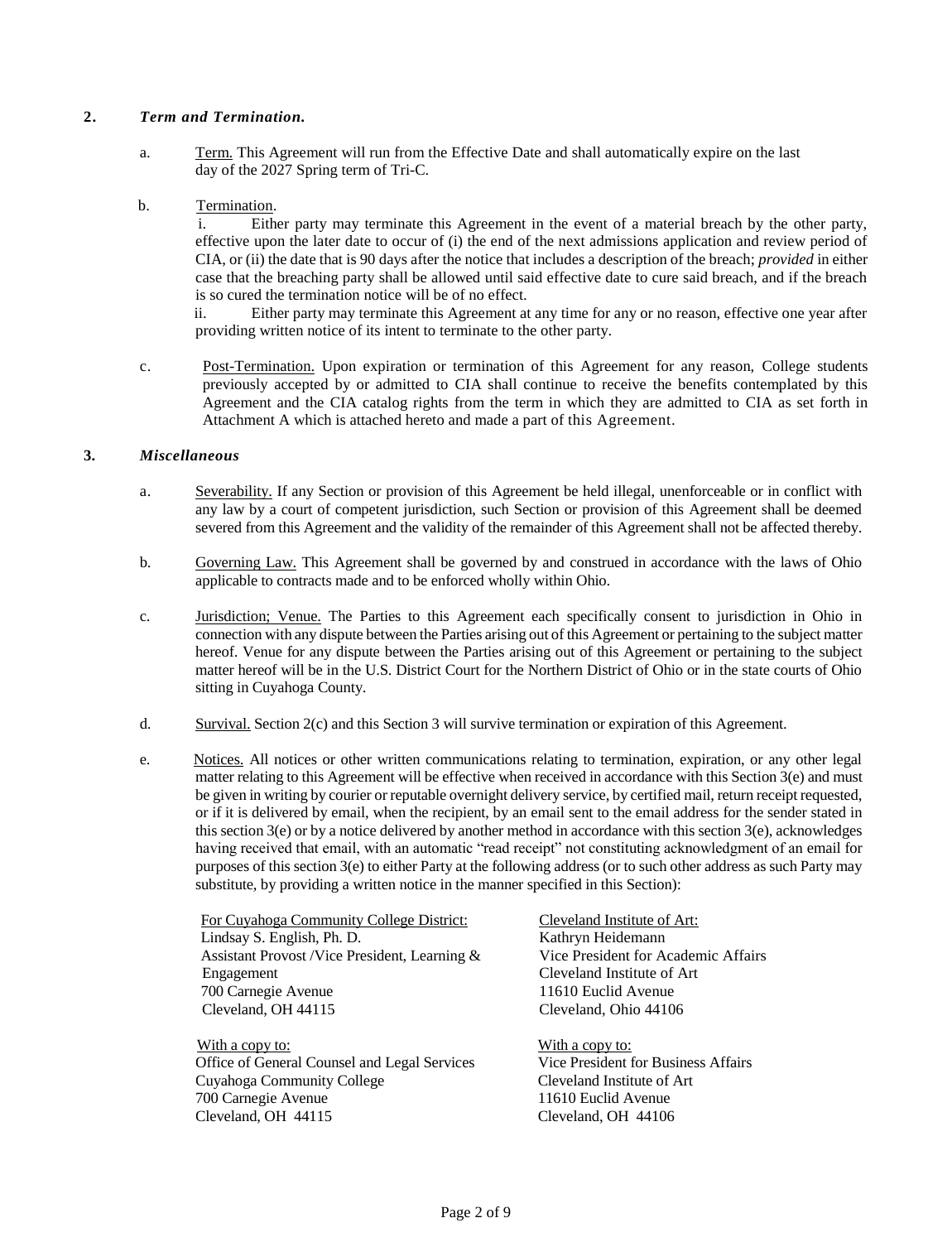- f. Waivers and Amendments. The waiver by either Party of any provision of this Agreement on any occasion and upon any particular circumstance shall not operate as a waiver of such provision of this Agreement on any other occasion or upon any other circumstance. This Agreement may be modified or amended only via a writing signed by both Parties.
- g. Assignment. Neither Party may assign its rights or delegate its duties under this Agreement. Any attempted assignment or delegation in violation of this Section would be null and void.
- h. Complete Agreement; Integration. This Agreement contains the complete understanding of the Parties with respect to the subject matter hereof and supersedes all other agreements, understandings, communications and promises of any kind, whether oral or written, between the Parties with respect to such subject matter.
- i. Counterparts: Facsimile Signatures; This Agreement may be executed in multiple counterparts, all of which shall be originals and which together shall constitute a single agreement. For the purpose of interpreting this Agreement, facsimile signatures shall be considered equivalent to original signatures.
- j. Independent Contractors. The Parties are independent contractors, and no agency, partnership, franchise, joint venture, or employment relationship is intended or created by this Agreement. Neither Party shall make any commitment, or give the impression that it has authority to make any commitment, on behalf of the other Party.
- k. Compliance with Laws. The Parties will comply with all applicable laws and regulations in performing their obligations hereunder. When taking actions (or failing to act) in any way relating to this Agreement, each Party agrees that it will not unlawfully discriminate against any person on the basis of race, sex, sexual orientation, religion, disability, age, national origin, or ancestry, genetic information, military status, gender identity and expression, veteran status, pregnancy or color.
- l. Data Exchange. The parties should be prepared to exchange information annually regarding student success related to this Agreement. Tri-C will provide upon request a directory list of graduates from Tri-C following each graduation while complying with the Family Educational Rights and Privacy Act, Gramm-Leach-Bliley Act of 1999. CIA will provide Tri-C with information regarding the success of students transferring to CIA while utilizing the benefits of this Agreement.

Both parties will be expected to meet within ninety days of signing of this agreement to determine a process to share information.

m. All promotion and advertising of the Articulation of the Agreement must conform to the statement approved by Tri-C's Integrated Communications Department, (see **Attachment B**).

**INTENDING TO BE LEGALLY BOUND,** by signing below, each Party acknowledges its agreement with the terms and conditions of this Agreement and each signatory represents and warrants that he/she is authorized to sign on behalf of and to bind his/her Party to all of the terms and conditions of this Agreement as of the Effective Date.

**CUYAHOGA COMMUNITY COLLEGE DISTRICT: CLEVELAND INSTITUTE OF ART:** By: *Lindsay* S. Chalish By:

Lindsay S. English, Ph.D. Assistant Provost /Vice President, Learning & Engagement

Kathryn Heidemann Vice President for Academic Affairs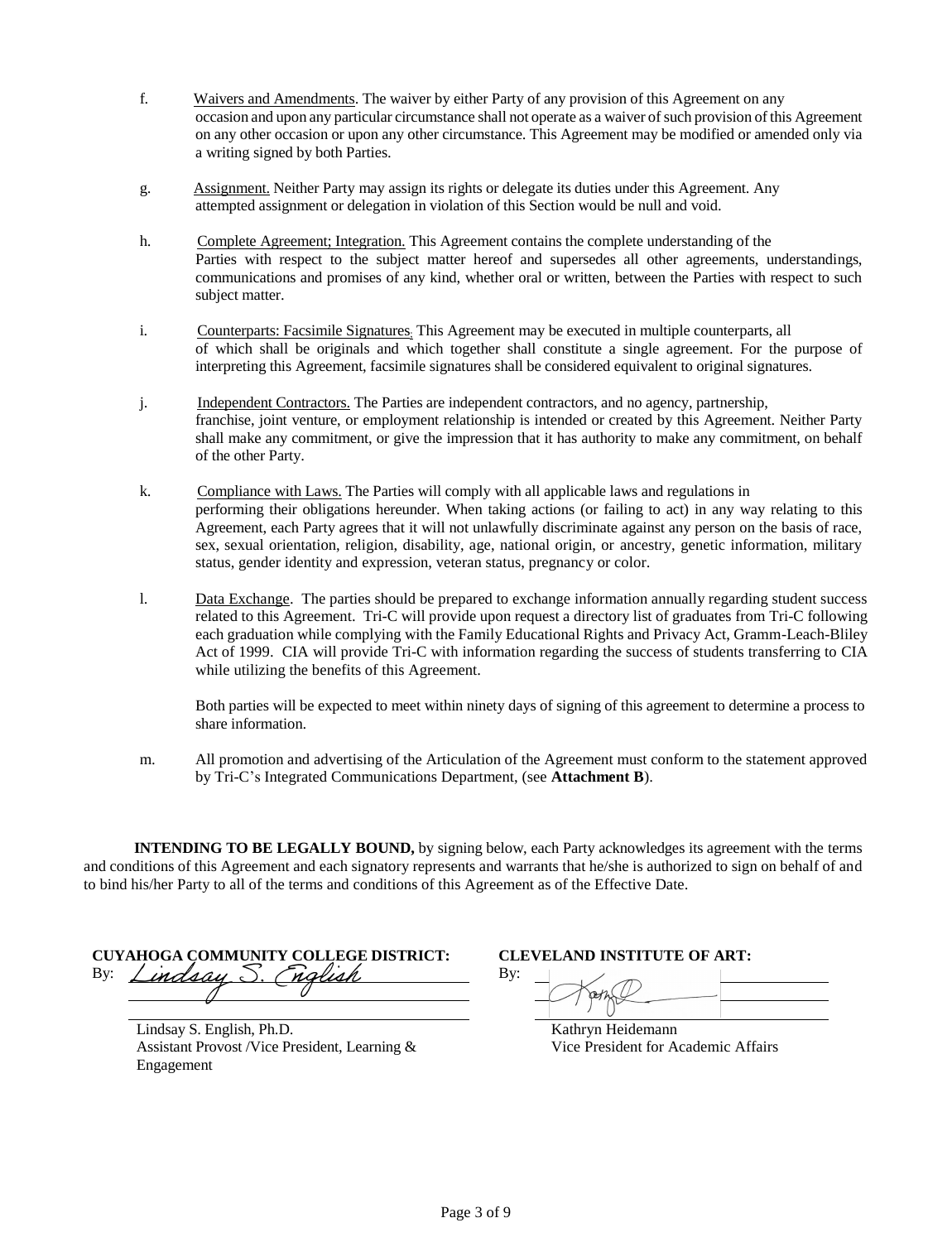### **ATTACHMENT A To The Articulation Agreement Dated February 7, 2022 By and Between Cuyahoga Community College District and Cleveland Institute of Art**

### **Articulation Criteria and Articulation Benefits**

### **1.** *The articulation criteria ("Articulation Criteria") are:*

- a. Completion of an Associate of Arts, Associate of Science, Associate of Applied Business, Associate of Applied Science degree, or a certificate.
- b. Cleveland Institute of Art (CIA) and Cuyahoga Community College (Tri-C) will establish and approve major/program Transfer Pathways using a similar sample template found in Appendix A or Appendix B. Any revisions to a Transfer Pathway during the term of this Agreement must be approved in writing by the Parties and will be applied to new students undertaking the applicable pathway.
- c. Complete CIA application process and receive an offer of admission.
- d. To properly assess each student's placement and proficiency, studio art or design coursework will be further evaluated using the student's application portfolio and additional examples of creative work, if necessary.
- e. Associate degree should include completion of gateway (prerequisite) coursework and required math course for students intended major whenever possible and should include completion of all coursework for student's intended major, as shown on the applicable Transfer Pathway.
- f. CIA will provide course equivalencies to Tri-C.

### **2.** *The articulation benefits ("Articulation Benefits") are:*

- a. Courses listed in an approved Transfer Pathway will apply towards college, university, and major requirements for graduation at CIA.
- b. A maximum 60 credits can transfer to CIA from Tri-C for an Associate degree. Transfer credit will always follow the most recent CIA catalog. For a complete list of transfer equivalencies go to (Tri-C Transfer Center website, CIA webpage).
- c. All course equivalencies as determined by CIA faculty and in which the student has received a grade of "C" or better will transfer to CIA toward major, minor and core requirements with the completion of the Associate of Arts, Associate of Science, Associate of Applied Science, or Associate of Applied Business degrees or a certificate.
- d. In order to receive a Bachelor of Fine Arts Degree, students must complete between 60-90 semester hours and meet all CIA residency requirements for the major and minor.
- e. Scholarship eligibility: All admitted Cuyahoga Community College (CCC) students who successfully complete an approved Transfer Pathway, will receive a minimum \$10,000 scholarship annually and will be considered for additional merit and need-based scholarships.
- f. Students may concurrently enroll in one course (ACD 150) at CIA (if seats are available) before transferring. Students will be charged tuition at the Tri-C rate.
- g. To help ensure seamless transfer, CIA advising staff, with the assistance of Tri-C's Transfer Specialists and Counseling Departments, will be available every semester to work with prospective students.
- h. Students who transfer before the completion of an associate degree will be eligible for reverse transfer in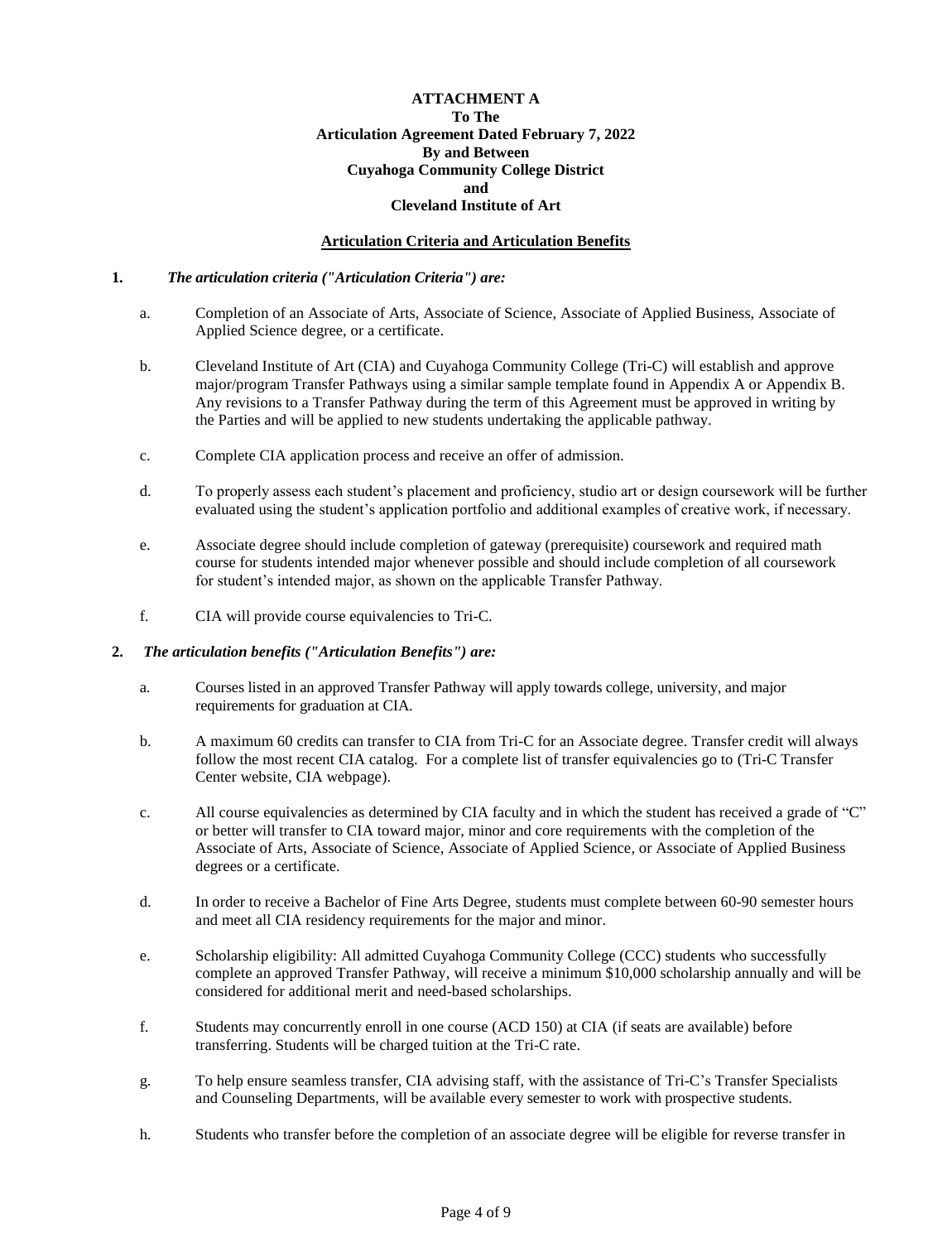order to earn an associate degree.

## **ATTACHMENT B**

To The Articulation Agreement Dated February 7, 2022 By and Between Cuyahoga Community College District And Cleveland Institute of Art

#### **Marketing and Advertising Restrictions**

Promotion of Partnership to Domestic and International Students

In order for Cuyahoga Community College and Cleveland Institute of Art to reach out to partners and the community effectively, it is important to monitor the impression conveyed through all forms of communication such as advertising, publications, and signage. The sum total of all impressions generated by these communications must be effective and meaningful to the audiences with which Tri-C communicates.

Therefore, the Parties agree that any use of the other's name, trade name, trademark, logo and tagline, or any other defining symbol or name associated with either entity during the term of this Agreement shall be for the sole purpose of promoting this Agreement. Express written permission or a limited license is required to use the other Party's name, trade name, trademark, logo, tagline, or any other defining symbol or name associated with the other entity. Neither Party will use the other's name or symbols in a way that would cause confusion in the public mind as to the relationship between the Parties. All written materials associated with this agreement must distinctly note the termination date of the Agreement, the degrees within the Agreement, and the average additional hours required to complete the completion degree. Any and all promotional materials, including written, verbal, video graphic, electronic, or multimedia of any kind, must be reviewed and approved by both Parties prior to any use or distribution.

### **Marketing Contacts:**

Cuyahoga Community College District: Cleveland Institute of Art:

Eric Wheeler Richard Sarian Director, Creative Services Director, Enrollment Marketing Integrated Communications Department Cleveland Institute of Art Cuyahoga Community College 11610 Euclid Avenue Jerry Sue Thornton Center Cleveland, OH 44106 2500 E. 22nd Street P: 216.421.7432 Cleveland, Ohio 44115 [rsarian@cia.edu](mailto:rsarian@cia.edu) P: 216-987-3517 F: 216-987-4806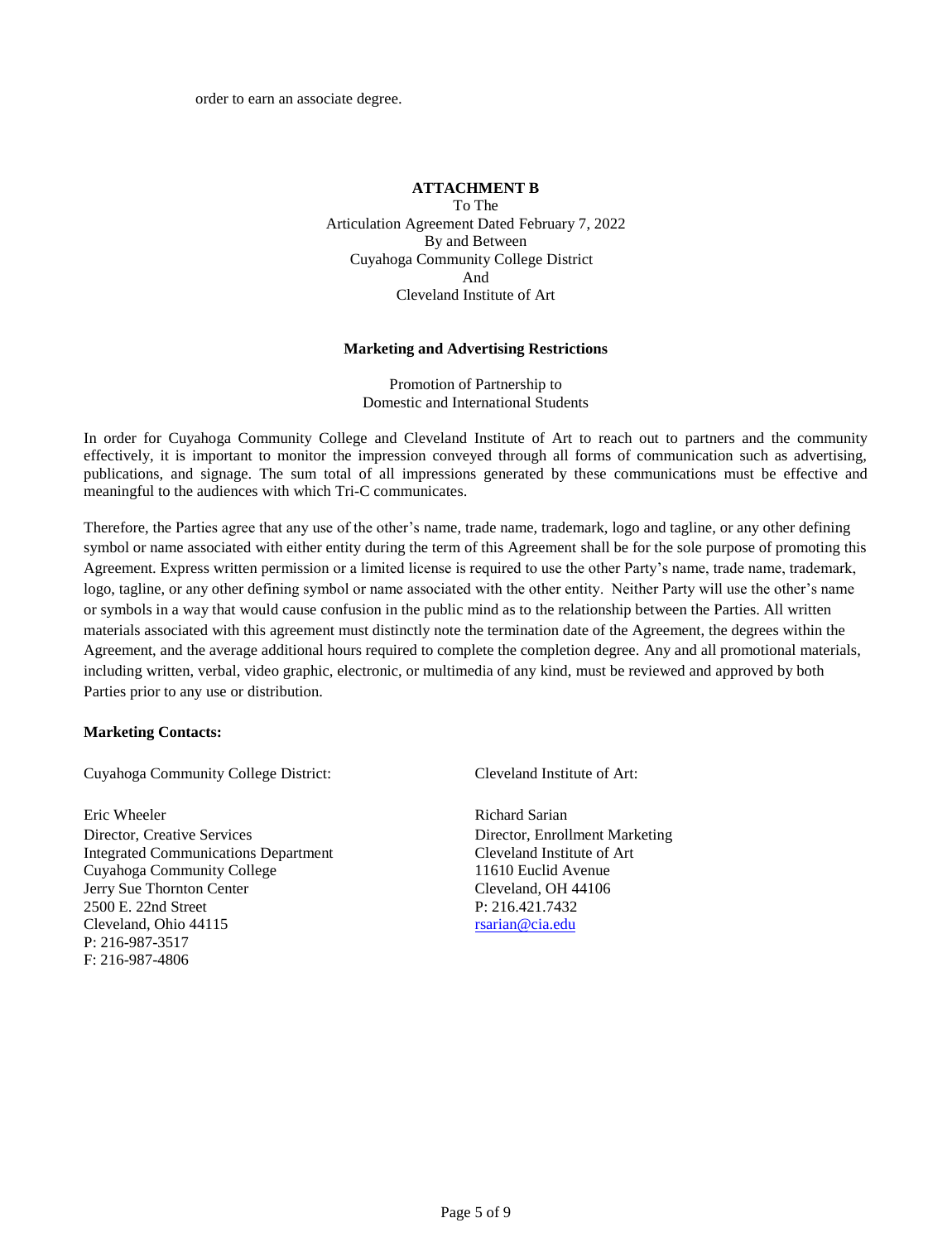

# **Appendix A Degree Plan/Pathway Associate of \_\_\_\_ to Bachelor of \_\_\_\_\_\_\_\_ in**

SAMPLE

**Suggested Transfer Pathway at Tri-C** *(2+2 sample)*

| <b>First Semester</b> |                                     | <b>Credits</b> | <b>Second</b><br><b>Semester</b> |                                                              | <b>Credits</b> |
|-----------------------|-------------------------------------|----------------|----------------------------------|--------------------------------------------------------------|----------------|
| ENG 1010/101H         | <b>English Composition I/Honors</b> | 3              | ENG 1020/102H<br>or ENG 2151     | English Composition II/Honors or<br><b>Technical Writing</b> |                |
|                       |                                     |                |                                  |                                                              |                |
|                       |                                     |                |                                  |                                                              |                |
|                       |                                     |                |                                  |                                                              |                |
|                       |                                     |                |                                  |                                                              |                |
|                       |                                     |                |                                  |                                                              |                |

| <b>Third Semester</b> | <b>Credits</b> | Fourth<br>Semester |           | <b>Credits</b> |
|-----------------------|----------------|--------------------|-----------|----------------|
|                       |                |                    |           |                |
|                       |                |                    |           |                |
|                       |                |                    |           |                |
|                       |                |                    |           |                |
|                       |                |                    |           |                |
|                       |                |                    | $      -$ |                |

**Associate of Arts Degree Awarded** Total Hours:

## **Suggested Degree Plan at Cleveland Institute of Art**

| <b>Fifth Semester</b> | <b>Credits</b> | <b>Sixth Semester</b> | <b>Credits</b> |
|-----------------------|----------------|-----------------------|----------------|
|                       |                |                       |                |
|                       |                |                       |                |
|                       |                |                       |                |
|                       |                |                       |                |
|                       |                |                       |                |
|                       |                |                       |                |

| Seventh Semester | <b>Credits</b> | <b>Eight Semester</b> |                  | <b>Credits</b> |
|------------------|----------------|-----------------------|------------------|----------------|
|                  |                |                       |                  |                |
|                  |                |                       |                  |                |
|                  |                |                       |                  |                |
|                  |                |                       |                  |                |
|                  |                |                       |                  |                |
|                  |                |                       | _ _<br>$      -$ |                |

**Bachelor of Arts Degree Awarded** Total Hours: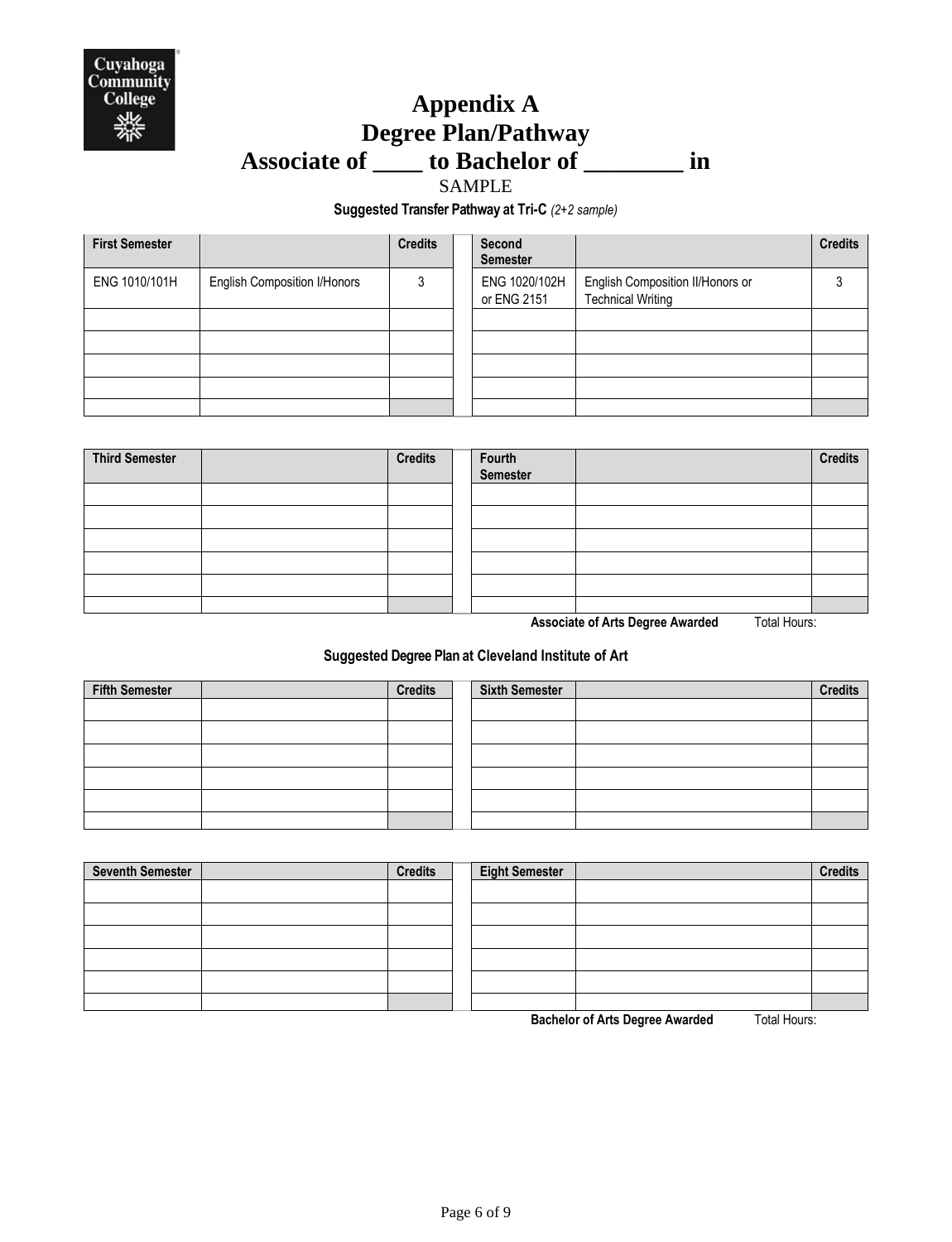## **APPENDIX A (cont.)**

SAMPLE

## **Partner school decides what to include on the backside of this transfer pathway; below are some suggestions and helpful tips.**

This Transfer Pathway represents one example of how to complete an associate and bachelor degree. Students should work closely with advisors at both institutions to discuss options. Students should work with a *(XXX)* advisor to identify a (minor or a second major/etc.). A *(XXX)* advisor can also assist students with developing a graduation plan for full- or part-time study.

Major/Program specific admission/grade/etc. requirements (if different from Attachment A.)

## **\*Course sequence may change based on the individual needs of the student and schedule type required.**

**\*\*** Students should complete the following mathematics course as part of the Associate degree prior to transferring: **MATH (???)**

### **# The following courses should be selected as part of the Associate:** (List courses, if any, here.)

*Examples: Is there a Foreign Language Requirement? It could be a requirement for admission to, or for the degree at, the fouryear institution.*

*Electives typically are best decided by the four-year partner school to meet institutional general education, major, prerequisite and/or degree requirements (Historical Reasoning, Diversity, etc.)*

## *(List Benefits here)*

Example: This program awards maximum credit for an associate degree from Cuyahoga Community College, streamlining completion of a bachelor's degree from *(XXX)* University. A maximum of 60 credits transfers to *(XXX)* from Tri-C for your AA degree, fulfilling most of the *(XXX)* core requirements and guaranteeing junior status.

## **All students must complete:**

- A minimum of **(?)** semester credits (combined Tri-C and **(XXX)**)
- Meet all residency requirements (**(?)** credits for **(XXX**), plus major and minor residency)-*depends on 4-year requirements*
- An Experiential Learning requirement (Ex.: internship, field experience, community service)- *depends on 4-year requirements*

## **Course List A - recommended elective choices:**

*(List courses here, if any)*

*NOTES: In some cases, we realize a student might have to take coursework during the summer to meet prerequisites to start their junior year. Just include on the other side as a summer term and make notation on this side of the rationale.*

*This information is provided by both institutions solely for convenience and expressly disclaims any liability which may otherwise be incurred. This is neither a contract nor an offer to make a contract. While every effort has been made to ensure the accuracy of the information, each institution reserves the right to make changes at any time with respect to course offerings, degree requirements, services provided, or any other subject addressed herein.*

*See ATTACHMENT A for Articulation Criteria and Benefits*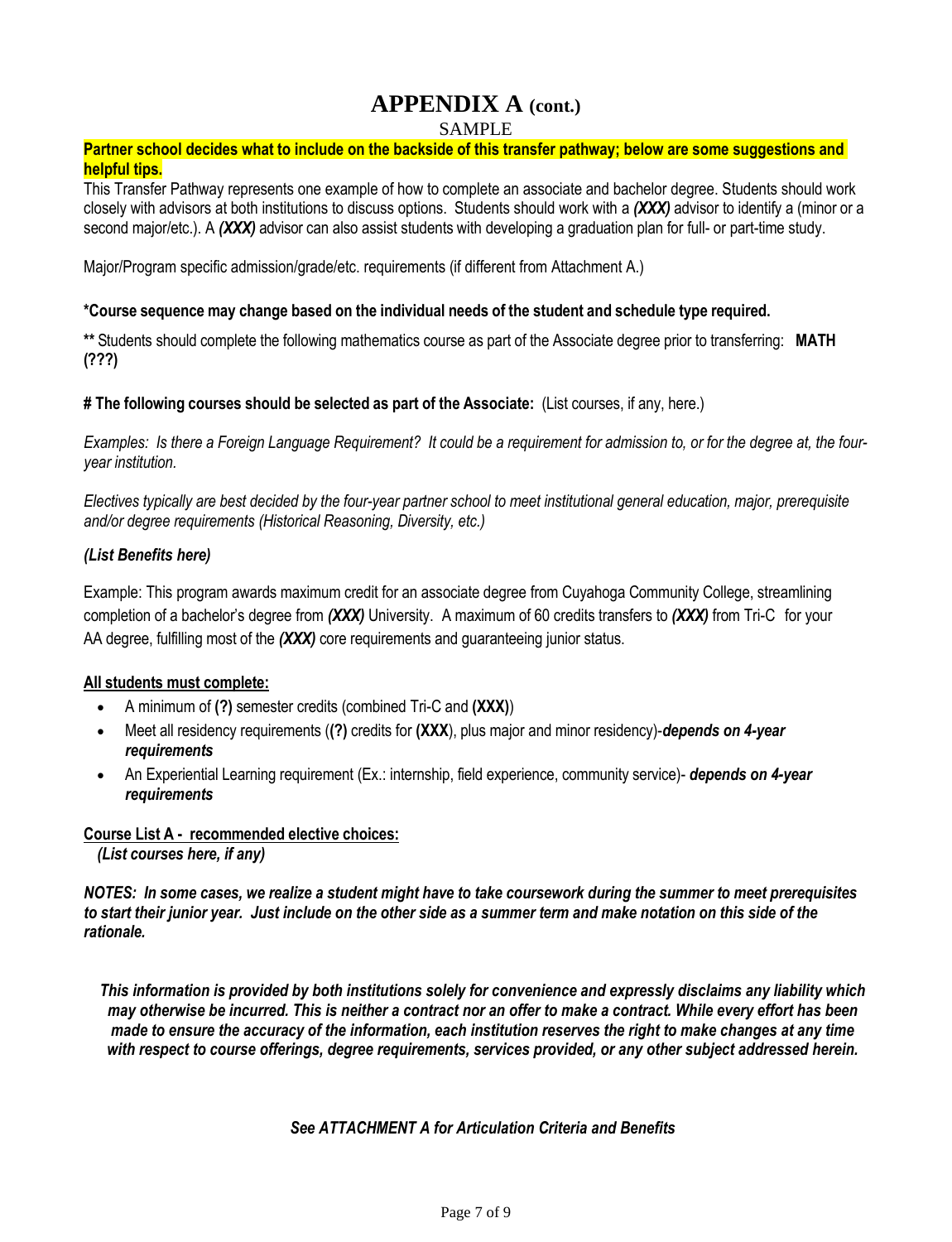# **Appendix B**

## SAMPLE

**The chart shown below identifies coursework at Cuyahoga Community College (CCC) that fulfills the first year (Foundation) requirements at the Cleveland Institute of Art (CIA).** 

| <b>Credits</b> | <b>Cleveland Institute of</b><br>Art                                                                                        | <b>Credits</b> | <b>Cuyahoga Community College</b>                                                                                                                                                                                                                                                                                                                                                                            |
|----------------|-----------------------------------------------------------------------------------------------------------------------------|----------------|--------------------------------------------------------------------------------------------------------------------------------------------------------------------------------------------------------------------------------------------------------------------------------------------------------------------------------------------------------------------------------------------------------------|
| 3              | FNDN 130: Observational<br>Drawing                                                                                          | 3              | <b>ART-1050 Drawing I</b><br><b>ART-1060 Drawing II</b>                                                                                                                                                                                                                                                                                                                                                      |
| 3              | FNDN 110: 2D Design                                                                                                         | 3              | <b>ART-1081 2D Design and Color</b><br><b>VC-1000 Visual Communication</b><br><b>Foundation</b>                                                                                                                                                                                                                                                                                                              |
| 3              | FNDN 120: Digital I                                                                                                         | 3              | <b>VCPH-1450 Digital Imaging I</b>                                                                                                                                                                                                                                                                                                                                                                           |
| 3              | FNDN 140: Studio<br>Discovery/Studio Elective<br>Suggested courses are<br>listed to the right, but not<br>limited to these. | 3              | <b>ART-1100</b> Sculpture I<br><b>ART-1700 Ceramics I</b><br><b>ART-2050 Painting I</b><br><b>ART-2070 Watercolor</b><br><b>ART-2152 2D Animation</b><br><b>ART-2210 Printmaking I</b><br>VCIM-1200 Game Design I:<br><b>Introduction to Game Design</b><br><b>VCPH-1261</b> Photography I<br><b>VCIL-1142 Illustration I</b><br><b>VCGD-1500 Advertising and Design</b><br><b>VCGD 1431</b> Vector Graphics |
| 3              | LLC 101: Writing and<br>Inquiry I                                                                                           | 3              | <b>ENG-1010 College Composition I</b><br><b>ENG-101H Honors College Composition</b><br>I                                                                                                                                                                                                                                                                                                                     |
| 3              | FNDN 131: Life Drawing                                                                                                      | 3              | <b>ART-2000 Life Drawing I</b><br><b>ART-2010 Life Drawing II</b>                                                                                                                                                                                                                                                                                                                                            |
| 3              | FNDN 111: 3D Design                                                                                                         | 3              | <b>ART-1070 3D Foundations</b>                                                                                                                                                                                                                                                                                                                                                                               |
| 3              | FNDN 121: Digital II                                                                                                        | 3              | <b>VCIM-2371 Interactive Media I</b><br><b>VCPH-2450 Digital Imaging II</b><br>VCIL-1640 3D Design<br>VCIL-2040 3D Motion                                                                                                                                                                                                                                                                                    |
| 3              | LLC 102: Writing and<br>Inquiry II                                                                                          | 3              | <b>ENG-1020 College Composition II</b><br><b>ENG-102H Honors College Composition</b><br>$\mathbf{I}$                                                                                                                                                                                                                                                                                                         |
| 3              | ACD 150: Critical Issues                                                                                                    | 3              | May be taken at CIA through the cross                                                                                                                                                                                                                                                                                                                                                                        |